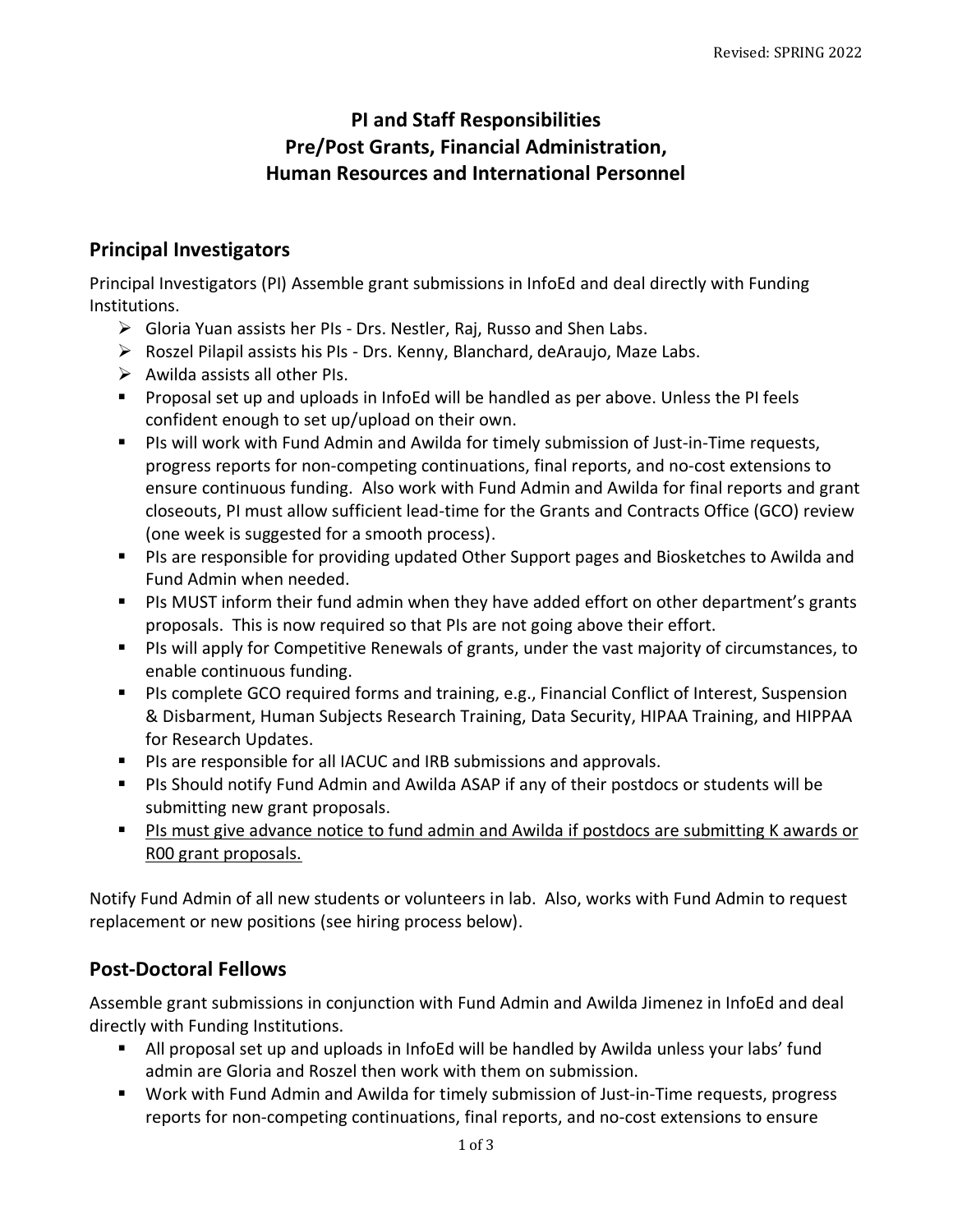continuous funding. Also work with Fund Admin and Awilda for final reports and grant closeouts, PI must allow sufficient lead-time for the Grants and Contracts Office (GCO) review (one week is suggested for a smooth process).

- Complete GCO required forms and training, e.g., Financial Conflict of Interest, Suspension & Disbarment, Human Subjects Research Training, Data Security, HIPAA Training, and HIPPAA for Research Updates.
- Responsible for all IACUC and IRB submissions and approvals.

## **Laboratory Staff**

- Submit all purchase orders, acknowledge receipt, and process returns and refund requests.
- Lab manager works closely with Fund Admin and procurement office to resolve financial issues.
- Lab staff/manager assists new personnel with set-up of computer, phone, seating arrangements and lab safety training.
- **E** Initiate check requests, petty cash, employee reimbursement and travel requests for lab staff. Works with Fund Admin to provide sufficient documentation as backup.
- Travelers must request reimbursement for travel no later than 30 days after returning from trip.
- Keep track of all FedEx shipments to provide Yue Cui with funding source to charge. Justification of shipment is needed for all shipments charged to a grant funding.

## **Fund Administrators**

- Awilda (Frank as backup) reviews and approves all grant submissions before going to GCO.
- Assist new faculty/postdocs/students with their first few grant submissions until they attend trainings and are knowledgeable.
- Assist PIs with formulating budgets for grants submissions.
- Provide quarterly projections to PIs (more frequently if needed due to over or underspending), and meets with PI to strategize on spending.
- Approve all charges to grants/other through Sinai Central, review monthly financial ledgers, and work with Finance dept to resolve incorrect or duplicate charges
- Process staff salary source changes, salary increase and bonuses through Sinai Central.
- Responsible for coordination of sub-contracts from inception of agreement to creation of PO and tracking of invoices.
- Works with PI and Dean's office to establish consultant contracts/agreements.
- Review Financial Status Report for accuracy and requests PIs approval for submission.
- Assist new PI and their staff with Sinai Central and InfoEd until they are able to attend training classes and are functional.

## **Hiring Process**

■ PI develops job description and notifies Fund Admin that a new vacancy/replacement is needed. PI completes vacancy/replacement form and send to their Fund Admin. Fund Admin will review to make sure tall inform needed is included and correct then sends it to Administrator for processing.